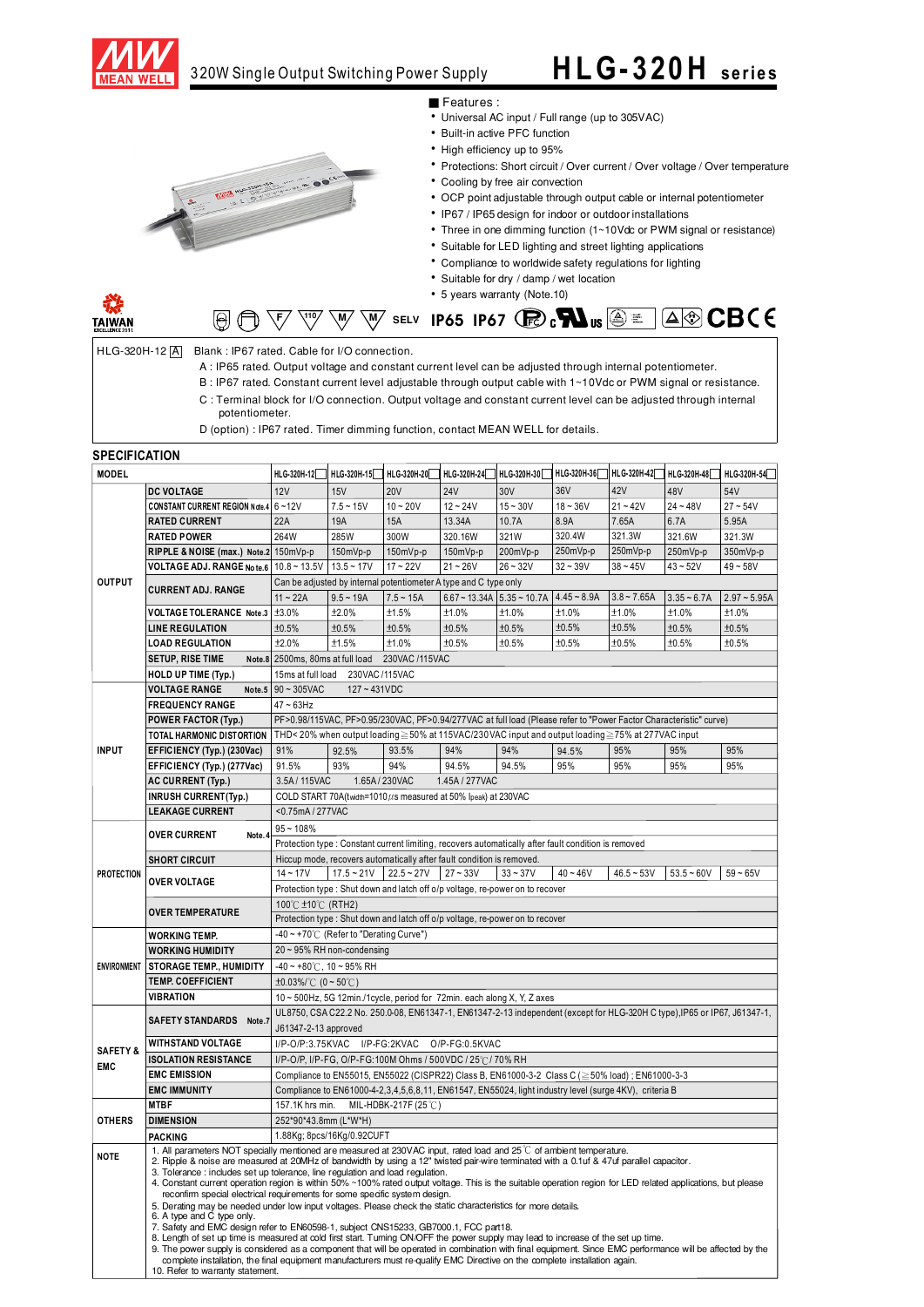

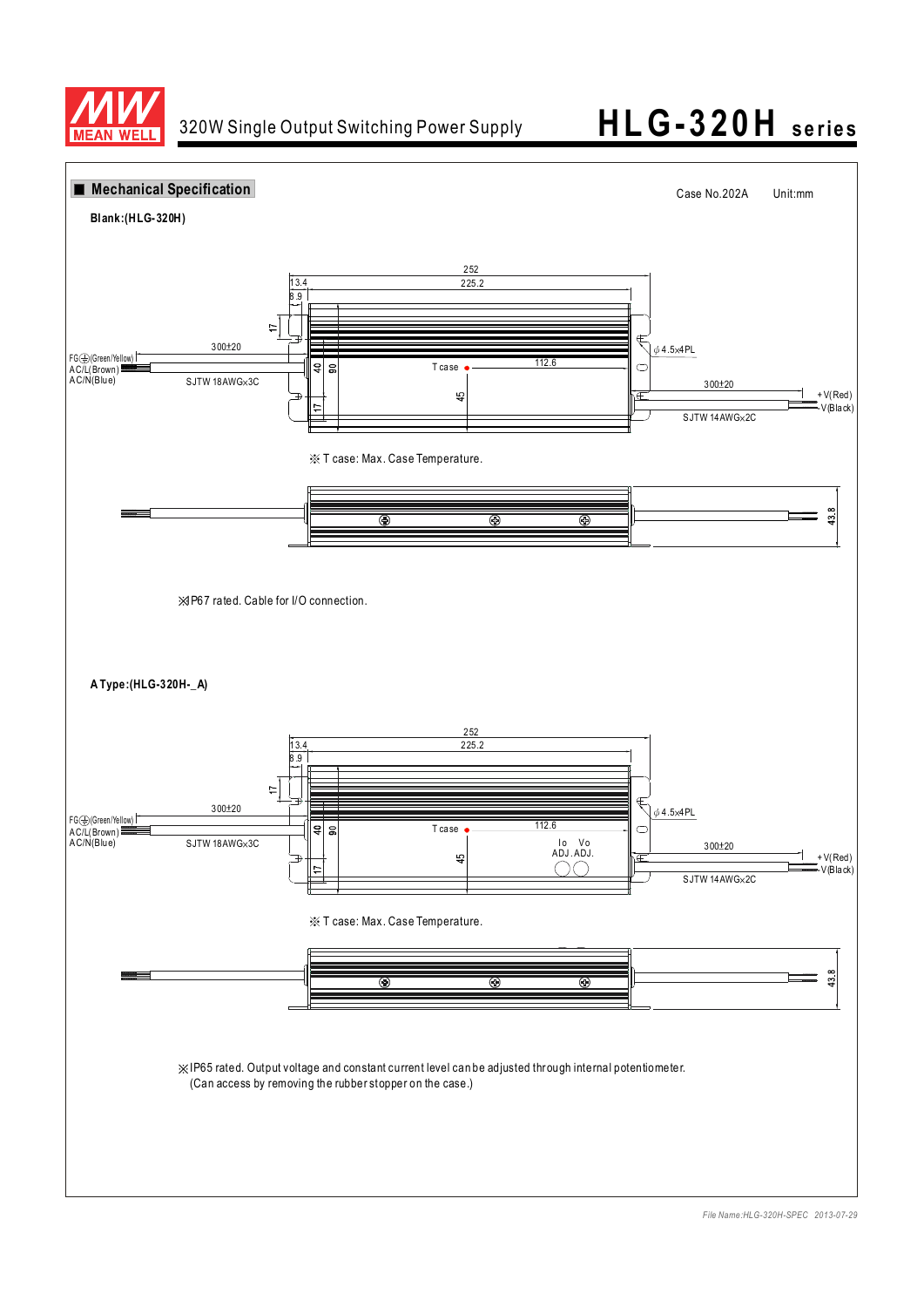

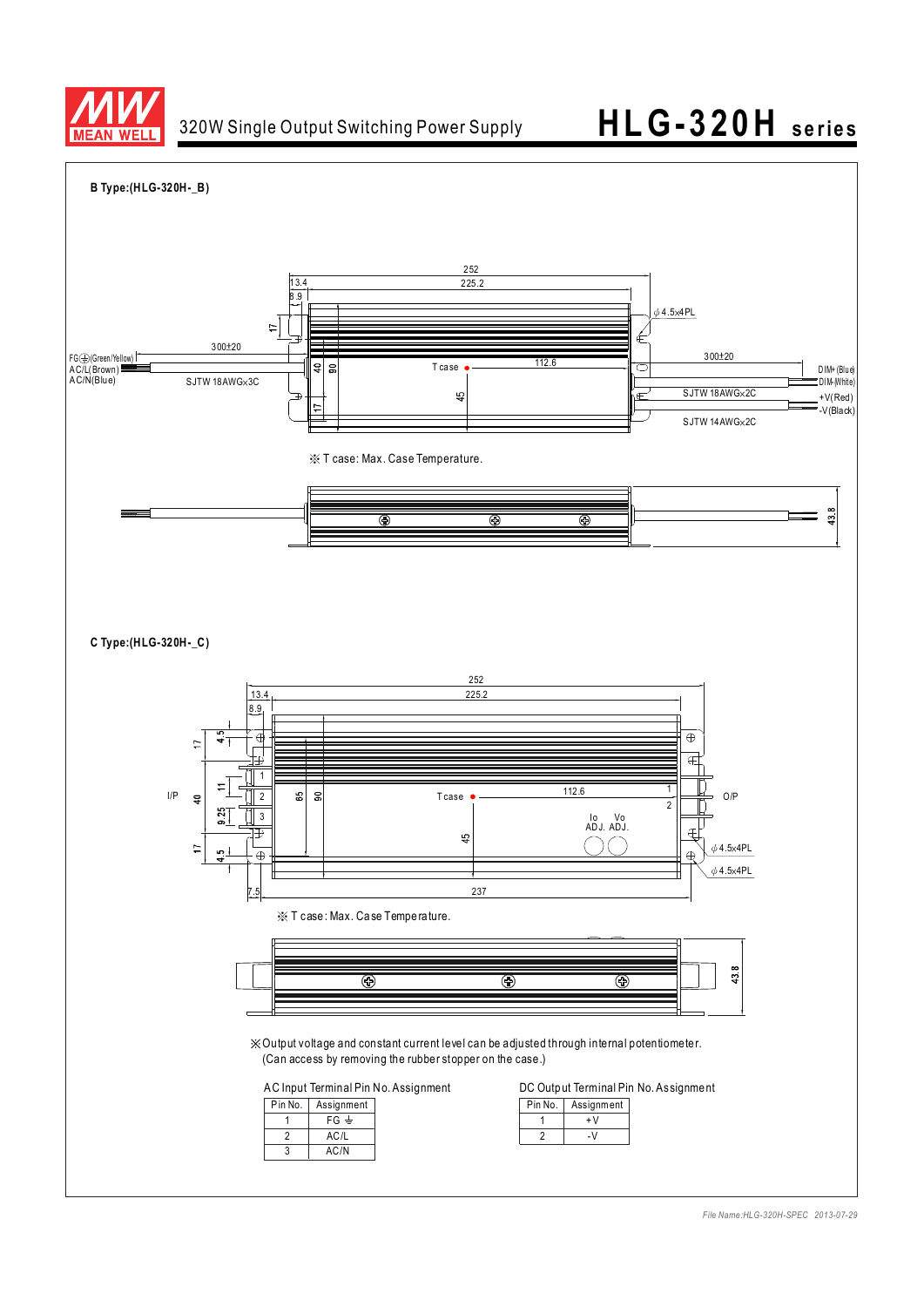

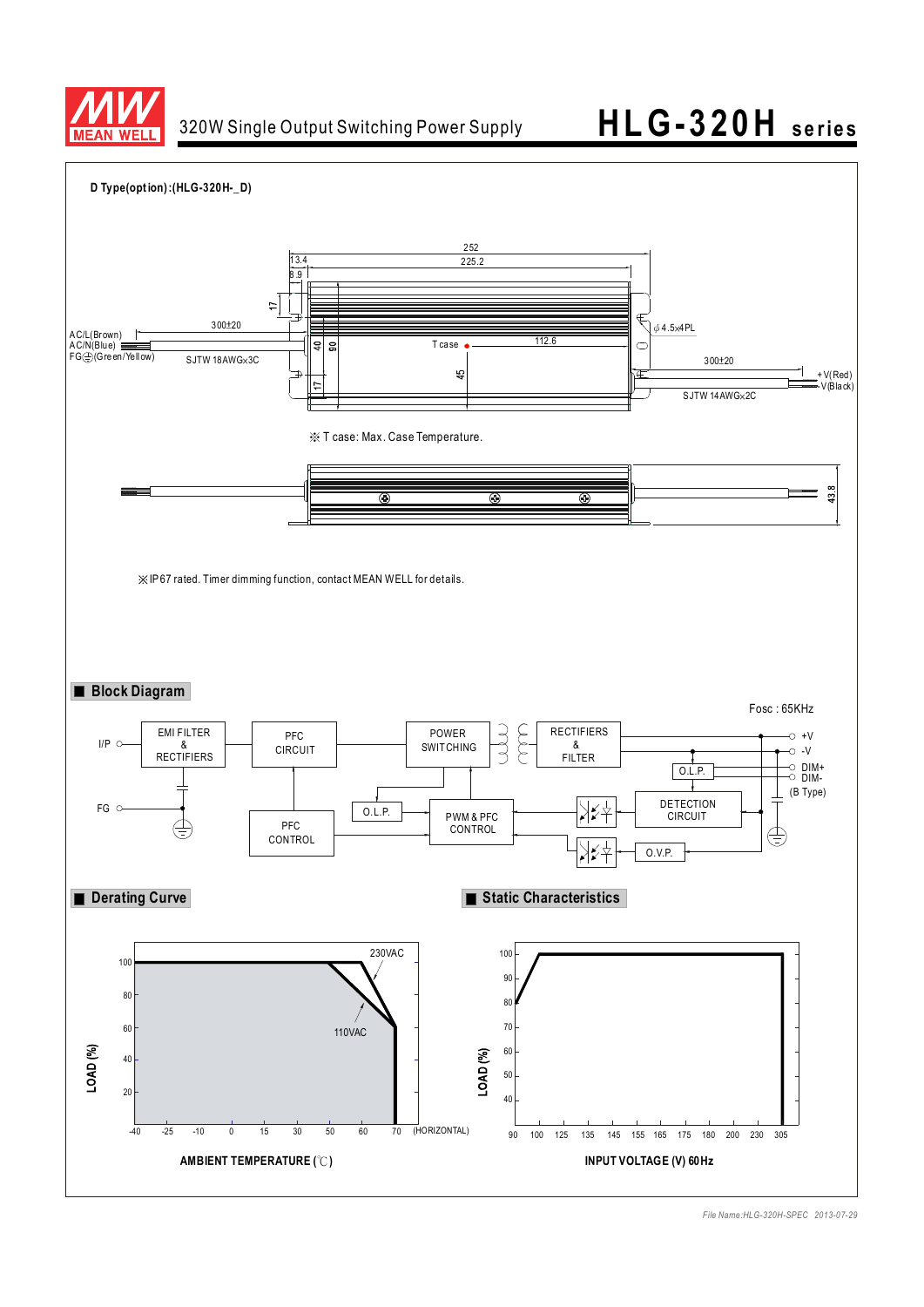



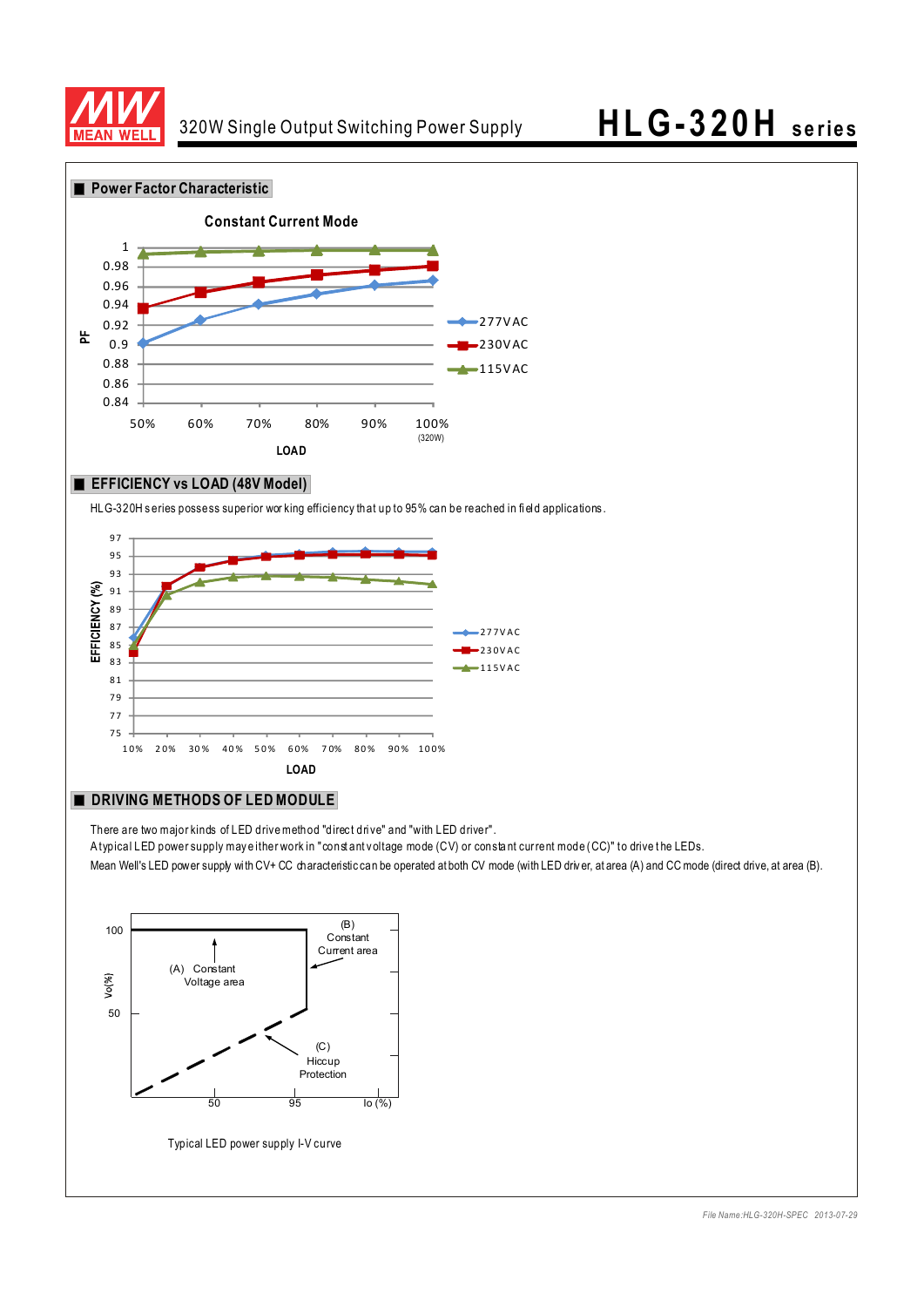



※Direct connecting to LEDs is suggested, but is not suitable for using additional dr ivers.

Dimming connection diagram for turning the lighting fixture ON/OFF :



Using a switch and relay can turn ON/OF F the lighting fixture.

1. Output constant current level can be adjusted through output cable by connecting a resistance or 1~10Vdc or 10V PWM signal between DIM+ and DIM-. 2.The LED lighting fixture can be turned ON/OFF by the switch.